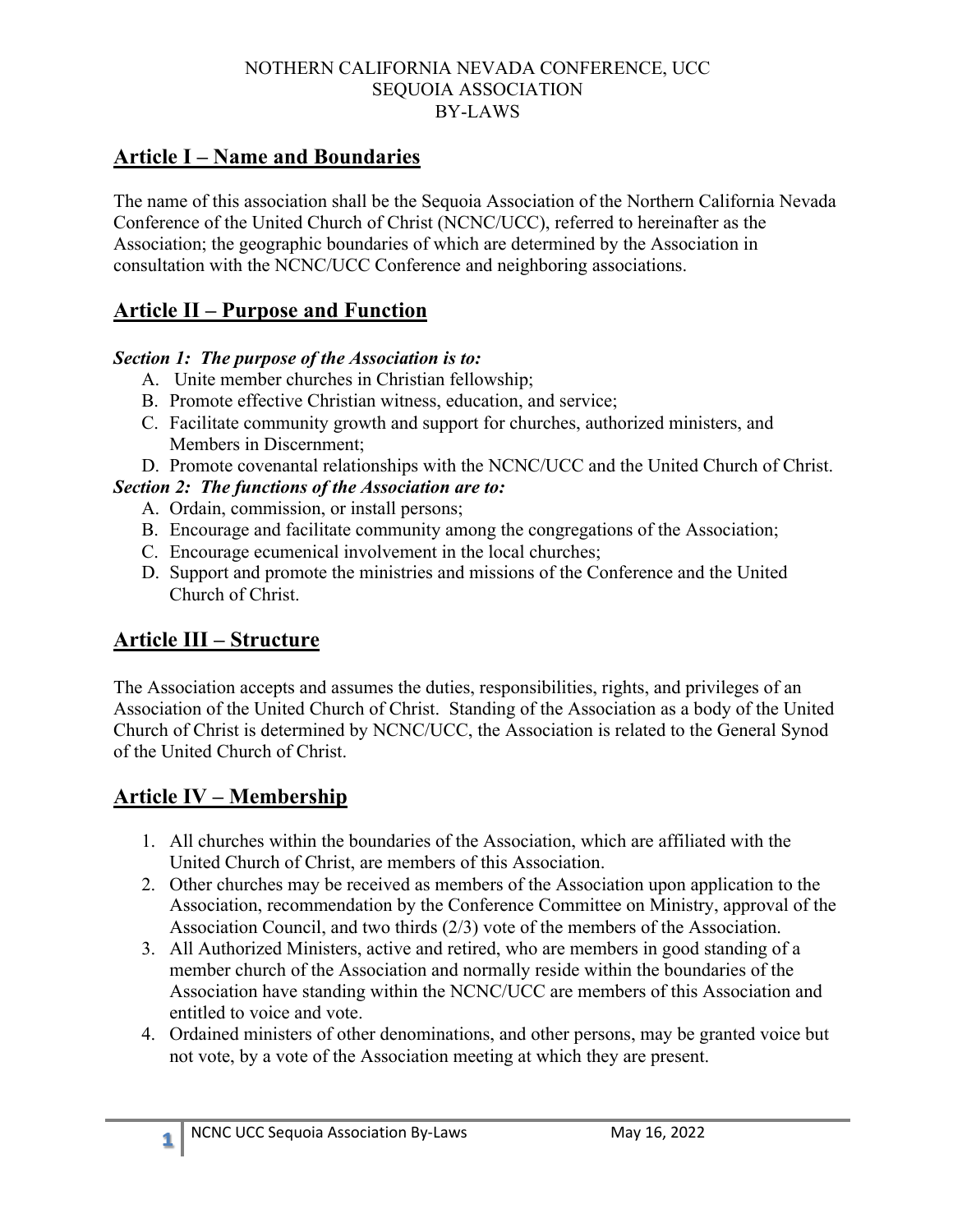- 5. Authorized Ministers of the NCNC/UCC, members of the Conference staff, representatives of the General Synod, and any representative from a Board, Agency, or Instrumentality of the United Church of Christ, in attendance at any meeting of the Association, shall be granted voice but not vote.
- 6. Each member church of the Association is entitled to be represented at meetings of the Association by five lay delegates for the first one hundred (100) members, or fraction thereof, and clergy with standing. The maximum number of voting delegates shall be ten (10) per church. When the Association meets as Ecclesiastical Council, there shall be no limit on the number of delegates from a member church, but the church shall be entitled to one (1) vote only.
- 7. No church shall be removed from the roll of members except by a two thirds (2/3) vote of the Association, due notice of the proposed action having been given to the parties concerned.

# **Article V – Ministerial Standing**

The standing of all Authorized Ministers is held in the Conference.

# **Article VI – Organization**

### *Section 1: Officers of the Association*

The officers of the Association shall be Moderator, Vice Moderator, Secretary, Treasurer, and Dean. The term of each officer shall commence at the adjournment of the Annual Meeting at which the officer was elected, and continue for the number of years specified or until a successor is duly qualified and elected

### **A. Duties of the Officers:**

- 1. The Moderator shall:
	- **a.** Supervise Association business and coordinated activities; preside at meetings of the Association and Council;
	- **b.** Represent the Association in churches, the Conference, and the community
	- **c.** Serve on committees as non-voting ex-officio member.
- 2. The Vice Moderator shall:
	- **a.** Supervise the Association activities as assigned by the Moderator;
	- **b.** Assume the duties of the Moderator in case of a vacancy during the term of office.
- 3. The Secretary shall:
	- **a.** Be responsible for records, notices, and official functions pertaining to ecclesiastical councils, ordinations, transfer and recognition of pastors and churches;
	- **b.** Maintain a roster of members of the Association and notify the Moderator and Conference when changes occur;
	- **c.** Keep minutes of the meetings of the Association and Council;
	- **d.** Be responsible for mailings and correspondence.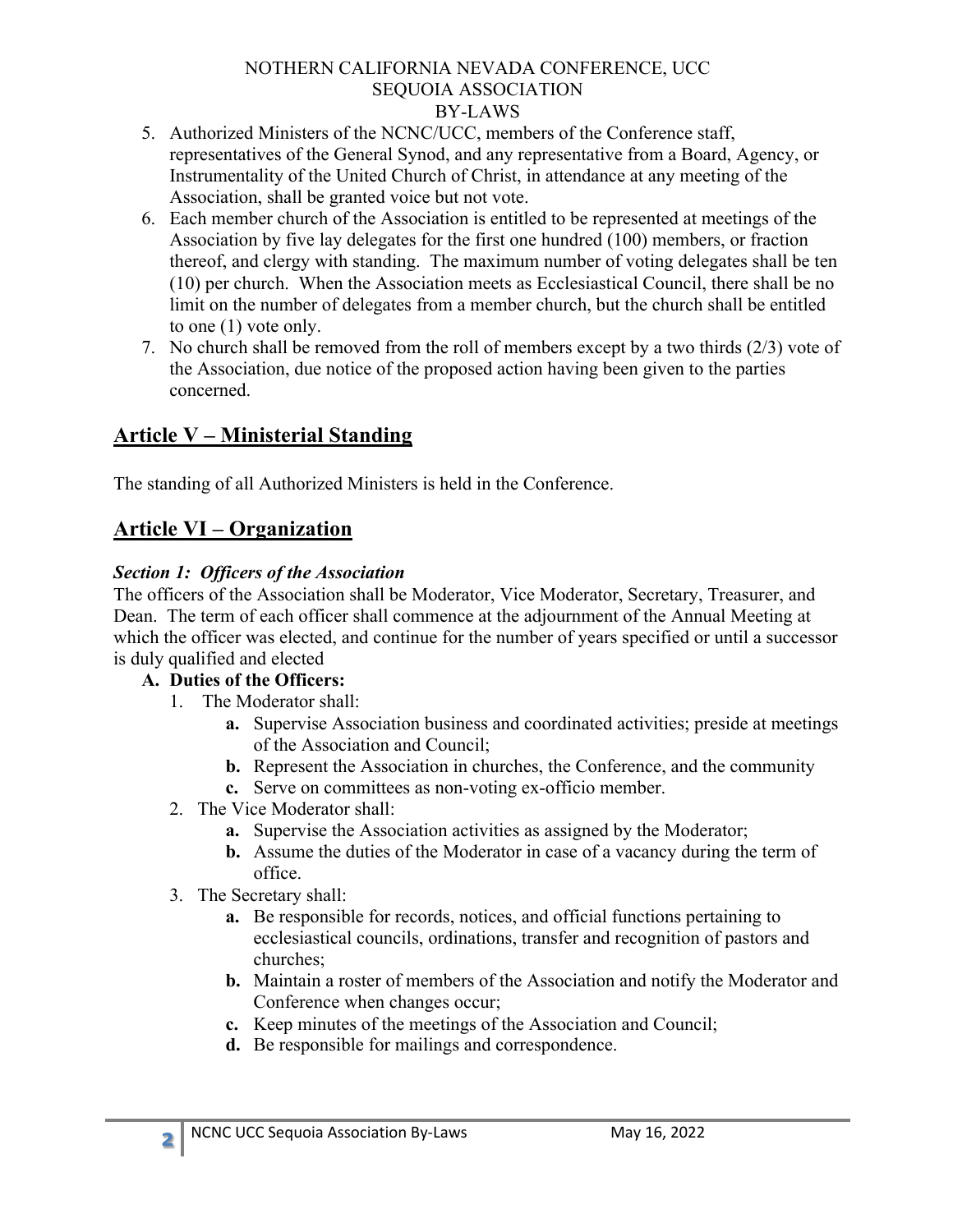- 4. The Treasurer shall:
	- a. Be responsible for handling income and disbursements of the Association as authorized by the Moderator or the Council;
	- b. Prepare the annual budget;
	- c. Present a financial report to the Association and the Council at business meetings.
- 5. The Dean Shall:
	- a. Be an ordained minister with standing in the Association and NCNC/UCC;
	- b. Serve as spiritual and personal adviser to clergy and persons in care;
	- c. Participate in, support, and advise the Association Council.

#### *Section 2: council of the Association*

The Council of the Association shall consist of: the Moderator, Vice Moderator, Secretary, Treasurer, Dean, and eight (8) members-at-large, the two (2) representatives to Conference Council, and the recommended delegate and alternate to the General Synod.

#### **A. Duties of the Council:**

- **1.** Conduct the business of the Association between Association meetings, performing all responsibilities as directed by these bylaws and being responsible to the Association for all Council actions;
- **2.** Meet with a quorum of a simple majority, if the Moderator or Vice Moderator is present and proceed with Roberts Rules of Order.

#### **B. Additional Duties of the Council:**

- **1.** Members at-large shall:
	- a. Consist of eight (8) representatives from member churches;
	- b. Participate in Association and Council meetings and activities.
- **2.** The two (2) Representatives to the Conference Council shall:
	- a. Attend and participate in meetings of the conference council;
	- b. Serve as liaison between the Association and the Conference;
	- c. Report pertinent information to both agencies;
	- d. Participate in Association and Council meeting.
- **3.** A delegate and alternate to the General Synod shall be nominated at an Annual Meeting of the Association, to be elected at the Conference Annual Meeting, and serve for the following two (2) General Synods.
	- a. The delegate shall give a timely report of the Synod to the Council.

## **Article VII – Terms of Office:**

The Moderator and Vice Moderator shall each be elected for a term of two (2) years and shall alternate from clergy to laity. All other Council members shall be elected for two (2) year terms and may serve two (2) consecutive terms, **unless approved by Association Council**.

The representative to the NCNC/UCC Conference Council shall be elected to a term of four (4) years.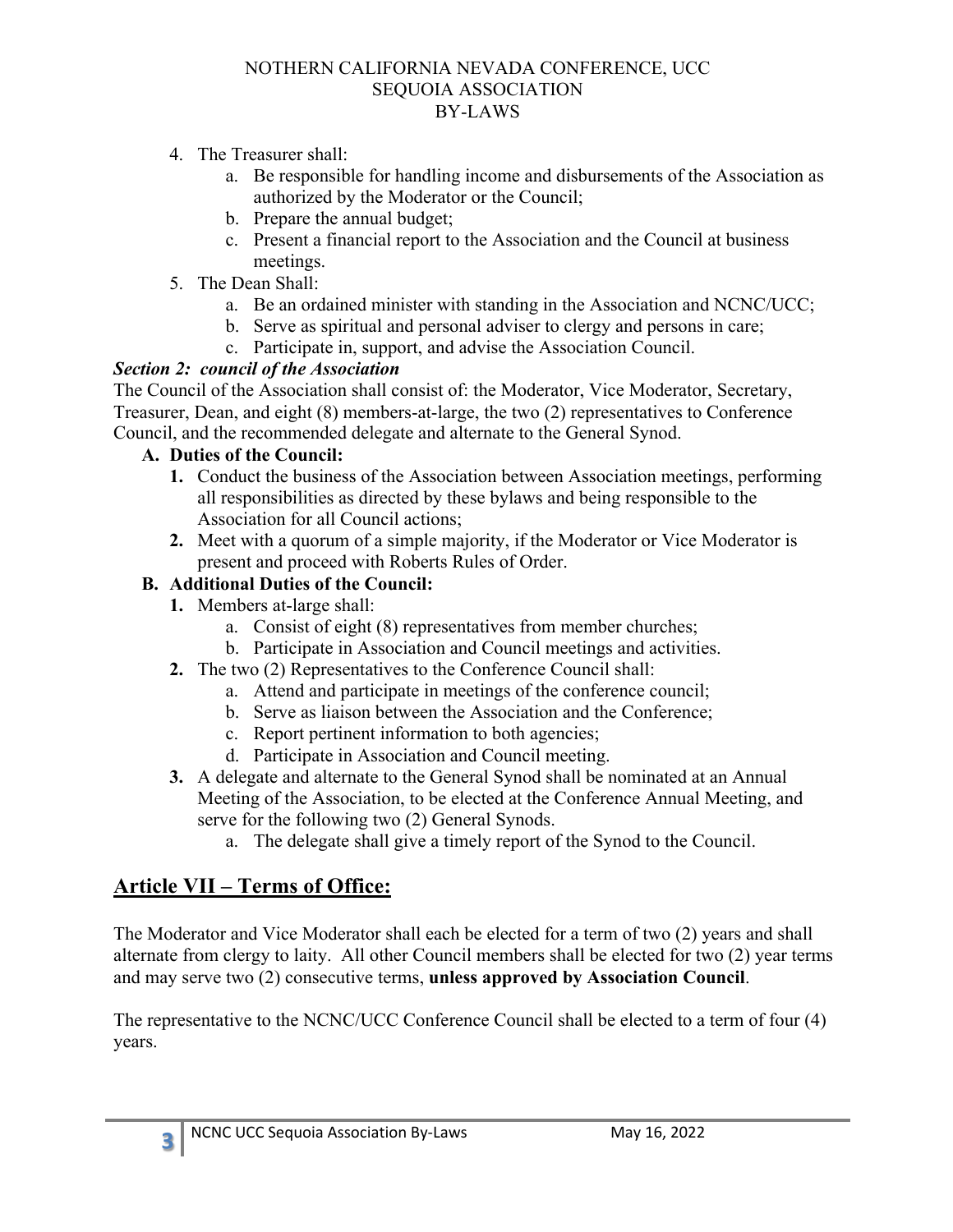### **Article VIII – Committees of the Association:**

- A. The Moderator shall appoint a Nominating Committee of three (3) members no later than two (2) months prior to the Annual Meeting of the Association. Duties of the Committee shall be:
	- 1. To submit a list of candidates to fill vacancies in the Council and in committees at the request of the Moderator or the Council;
	- 2. To recommend candidates to fill vacancies in the Council and in committees at the request of the Moderator or the Council.
- B. A Credentials Committee of three (3) members shall be appointed by Council, from the membership of the Council, at the first meeting following the Annual Meeting of the Association. the duties of the Credentials Committee shall be:
	- 1. To give due consideration to the recommendation of the conference Committee on Ministry and, if the Association Credentials committee's recommendation differs from the Conference Committee, to note this fact in the report of the Credentials Committee to the Council;
	- 2. To examine the credentials of any applicant for membership in the Association, for ordination, or any other appointment for ecclesiastical procedures.
- C. Ad Hoc Committees It shall be the duty of the Moderator to appoint ad hoc committees as necessary, with the consent of the council.

# **Article IX – Regular Meetings:**

#### *Section 1: Regular Meetings*

- A. An Annual Meeting of the Association shall convene in the spring of each calendar year
- B. The council shall determine the time and place of the meetings.
- C. All Association member churches shall be notified in writing at least sixty (60) days before the meetings.

### *Section 2: Special Meetings*

- A. An Ecclesiastical council is called to examine candidates for ordination, or commissioning. The member church requesting such a meeting, shall work with the Moderator of the Association to make arrangements.
- B. The Moderator, the Council, by two (2) member churches, or by five (5) member ministers, may call special meetings of the Association.
	- **1. Association member churches shall be notified at least two (2) weeks prior to any special meeting called.**

### *Section 3: Voting in Association Meetings*

- A. The voting body of the Association meetings shall be limited to ministers holding standing in the Association, members of the Council, and lay delegates of member churches.
- B. In this Association, member churches may have five (5) delegates for the first one hundred (100) members and one delegate for each one hundred (100) members thereafter. The number of delegates by any one member church shall not excel one (1).